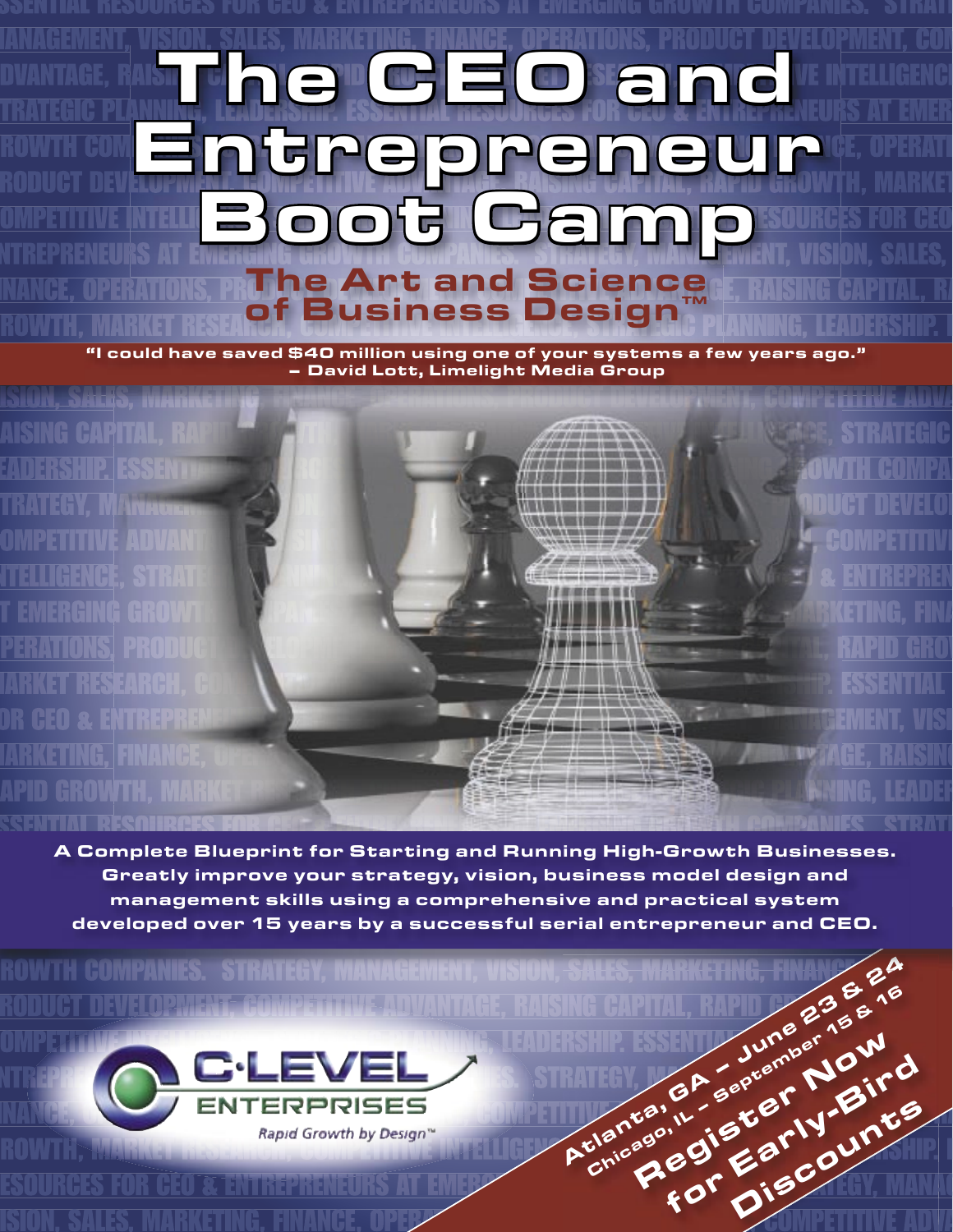

#### **Give me two days ... and I'll show you how to add \$100,000 to your bottom line – GUARANTEED.**

When I first became a CEO, I began reading four, five and six business books a month. I subscribed to multiple business-books-on-tape programs. I attended many seminars, conventions, workshops, boot camps and other executive forums.

And then I began to notice something. All these authors and presenters were experts in only a single discipline. They could never tie everything together in a strategic framework that would promote success and growth across an entire organization. In any real-world business, all these disciplines are tightly interconnected. Yet very few authors and no seminars I am aware of offer this broad perspective appropriate for CEOs and entrepreneurs. They are an inch wide and a mile deep because the creators are specialists in one area. But wearing many hats at an early stage you need to be a generalist with much broader knowledge and participation in several areas of the business.

What is needed is a broader scope of responsibilities to understand all the business disciplines at the highest level so you can help design and manage them. These need to be integrated effectively into a philosophy that you will make your own, but that is based on as much experience as you can possibly gather from others who have been there before. Unfortunately, this can only be gained after many years of experience as an operating CEO, so few people are really in a position to develop this kind of training program.

With that unique perspective, I knew I had to create a new kind of CEO and Entrepreneur Boot Camp — The Art and Science of Business Design™. The framework we have designed draws on everything I have learned over the course of my 23 year career as a VP, CTO and CEO.

We firmly believe that attending this seminar will allow you to save, or make, at least an extra \$100,000 for your company in the following year. In all likelihood you will get 100 times your money back over time! It is only a question of how long it will take. Enrollment is limited, so reserve your seat today.

I hope to see you there!

Bet Notas

## Who Should Attend

CEOs • COOs Entrepreneurs • GMs **Senior Executives Who Either Run,** or Want to Run, a Business

## **How You'll Benefit** by Attending

- Design and position a business for more sustainable competitive advantage and higher barriers to entry. 2 Optimize your business for minimum risk and maximum attraction for capital investment. Better define the exact skills you need on your team and learn how to better select people and interview for skills you do not have yourself. Raise capital in any market from the best sources without giving away the company.  $5$  Inject an entrepreneurial spirit into ANY organization, large or small, and improve product development productivity by a factor of FIVE to TEN times the average or more. 6 Develop a marketing, communications and messaging plan, and a marketing department that is accountable to a return on investment. Develop and improve your corporate vision to better attract investors, employees and customers. **8** Plan, design and manage a sales department and select strategies, tactics and channels that will work for your business. 9 Hire the best people in every area and understand what personality types work best in each business area to create superior results. 1  $0$  Adjust your management style, risk appetite and executive decisions based on your company's stage of development as it grows from a raw start-
- 11 Manage employees and develop them into more valuable assets for your company's benefi t and theirs using the most appropriate methods for each person.

up to a significant business.

And much, much more that we don't have the room to list here!



#### **For the most current information on available dates, or to register online, go to** www.CLevelBootCamp.com **<sup>2</sup>**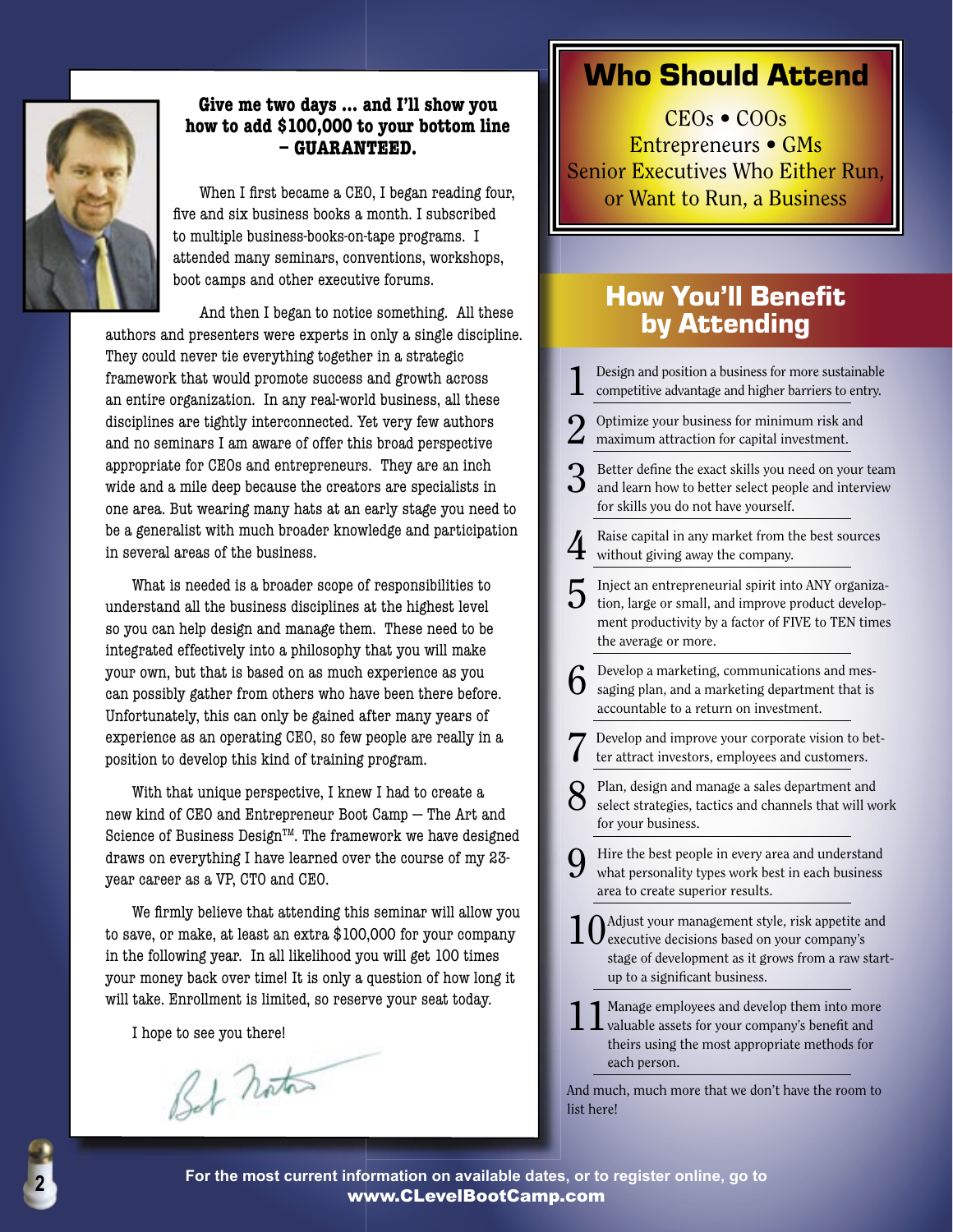Find Out What "You Don't Know You Don't Know"

"A wise man is he who knows he knows not." – Socrates



## The Art and Science of Business Design<sup>TM</sup>

With The Art and Science of Business  $Design^m$  you will learn a comprehensive system for designing, developing, improving and running any business.

The Art and Science of Business Design<sup>TM</sup> CEO and Entre- $\blacksquare$  preneur Boot Camp is a complete framework for starting and running high-growth businesses. It combines all the knowledge, wisdom and insight developed over 23 years of experience – including 16 years as a CEO – into one intensive seminar. It distills down the best ideas from over 1,000 business books into 12 different systems that will transform your business, and improve your strategy, vision and management skills.

As a result, this seminar will shorten any CEO's or entrepreneur's learning curve by many years and help experienced CEOs become world-class CEOs.

The Art and Science of Business Design<sup>TM</sup> is guaranteed to dramatically increase your odds of building a successful company. It's designed specifically for serious entrepreneurs, CEOs and senior management team members who already have significant past management experience and want to grow their business to \$10 million, \$25 million or even \$100 million in revenue.

When you take on the herculean task of founding or running an entire business, you need to know how to design, plan and manage each of the enterprise's key disciplines – sales, marketing, finance, operations and product development. You must also be good at selecting, managing and motivating people. And you must know how to refine, iterate and communicate your vision.

However, odds are you came up a career track and have mastered only one or two of these five disciplines. That's why we've developed systems and models that will help you make key decisions and get your team strategically synchronized to drive better results all around.

#### You Will Learn How To

Use different proven models and blueprints for success in each of 12 business disciplines

2 Understand what you "don't know you don't<br>
labow" so you can break through whatever is holding you and your company back

 $\sum$  Improve your company's market position, sales and barriers to entry

 $\sum$  Drive your risk and capital needs down

5 Use frameworks for better management, leadership and employee development

View video testimonials from past attendees and get more information at www.CLevelBootCamp.com.

"The boot camp gave me all the information I needed to fill in the blanks as  $I$ develop my new company. Even though I sold a large Inc. 500 company before, this gave me the models I needed to just drop things into place and greatly improve and speed up my business development process."

> – *Susan Chandler-Duquette, CEO, DEI Business Consulting*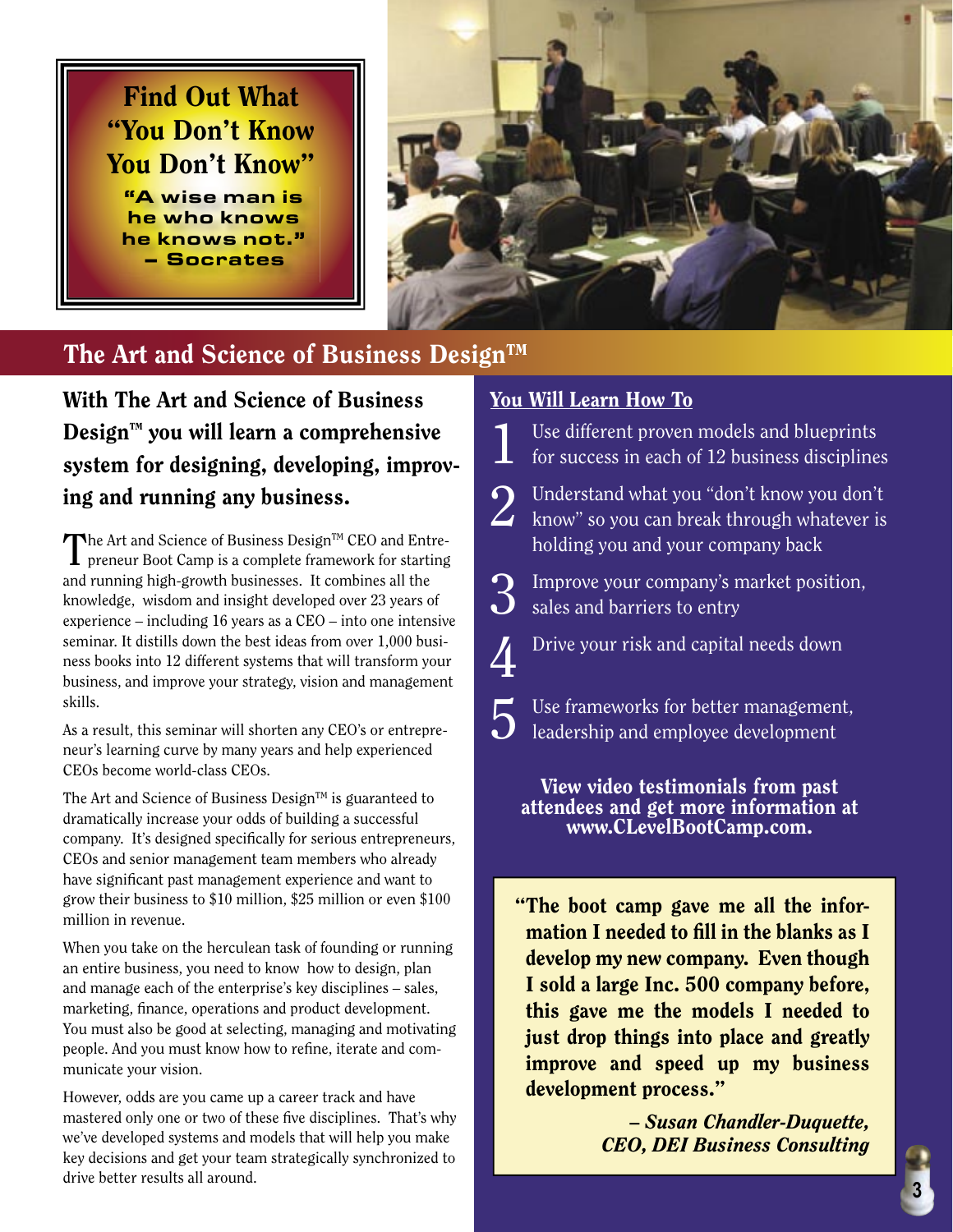# The Art and Science of Business Design<sup>®</sup> CEO and Entrepreneur Boot Camp Agenda



**1.** Developing a Corporate Vision – What elements do you need for a complete and successful vision that can be understood and developed by your staff? How do you verify that your vision can work in the real world, and how do you design and optimize your business model around it? When should you change your vision, and when should you stand your ground?

**2.** Market Research and Competitive Intelligence – Here is a step-by-step plan for developing superior market research with minimal resources. You will learn new ways to collect free data and filter out bad information, as well as when to ignore customer feedback and when to take it very seriously. You will also learn how to better understand your market, your competition and your target customer.

3. Competitive Strategy and Positioning –Your market entry strategy should usually be very different from your long-term market position, plan, and objectives. How do you assess the risks of launching a new product?



**6.** Product and Service Development at Light Speed – How do you guarantee that your product or service has a market? What steps do you take to verify and test the product? What 12 things, when used together, can get you 5 to 11 times the average pro-

ductivity of your competitors and the market as a whole? Learn "skunkworks" techniques that will maximize your product development productivity and innovation.

7. Entrepreneurial and Intrepreneurial Marketing - How do you know if your business needs branding, advertising and/or direct marketing approaches? Here you will find a simple step-by-step framework to help you decide. Not all companies should have a full-time marketing employee or department. What about yours? When and how should you use consultants? How do you know you have done enough market research? You will learn about a variety of marketing methods in this session.

**8.** Sales and Sales Management – Sales is what makes or breaks most companies. Selecting the right target customer, sales processes, systems, salespeople and sales managers are all critical. We will have expert speakers with tremendous sales and sales management expertise to help you avoid the many deadly traps that can arise when setting up a sales department. When do you use direct sales, versus reps or other channels? How to hire the best salespeople!

**9.** Operations and Customer Service – What type of person will do the best job for you long term?



**13.** Using Outside Professional Services – Virtual companies have been a trend for many years, and have recently become a necessary component of many earlystage companies. In what areas do you only need a small slice of a full-time person so that you would be better off with a consultant? How do you identify

the best and not spend your life interviewing? You will learn how to use consultants, lawyers, accountants, outsourcing and offshoring effectively and for competitive advantage, as well as how to remotely manage these projects and avoid common traps of outsourcing.

**14.** Managing Growth and Breaking through Limits – When do you change and how fast? When do you add layers of management and more senior-level team members? How do you build an advisory board and board of directors that will really

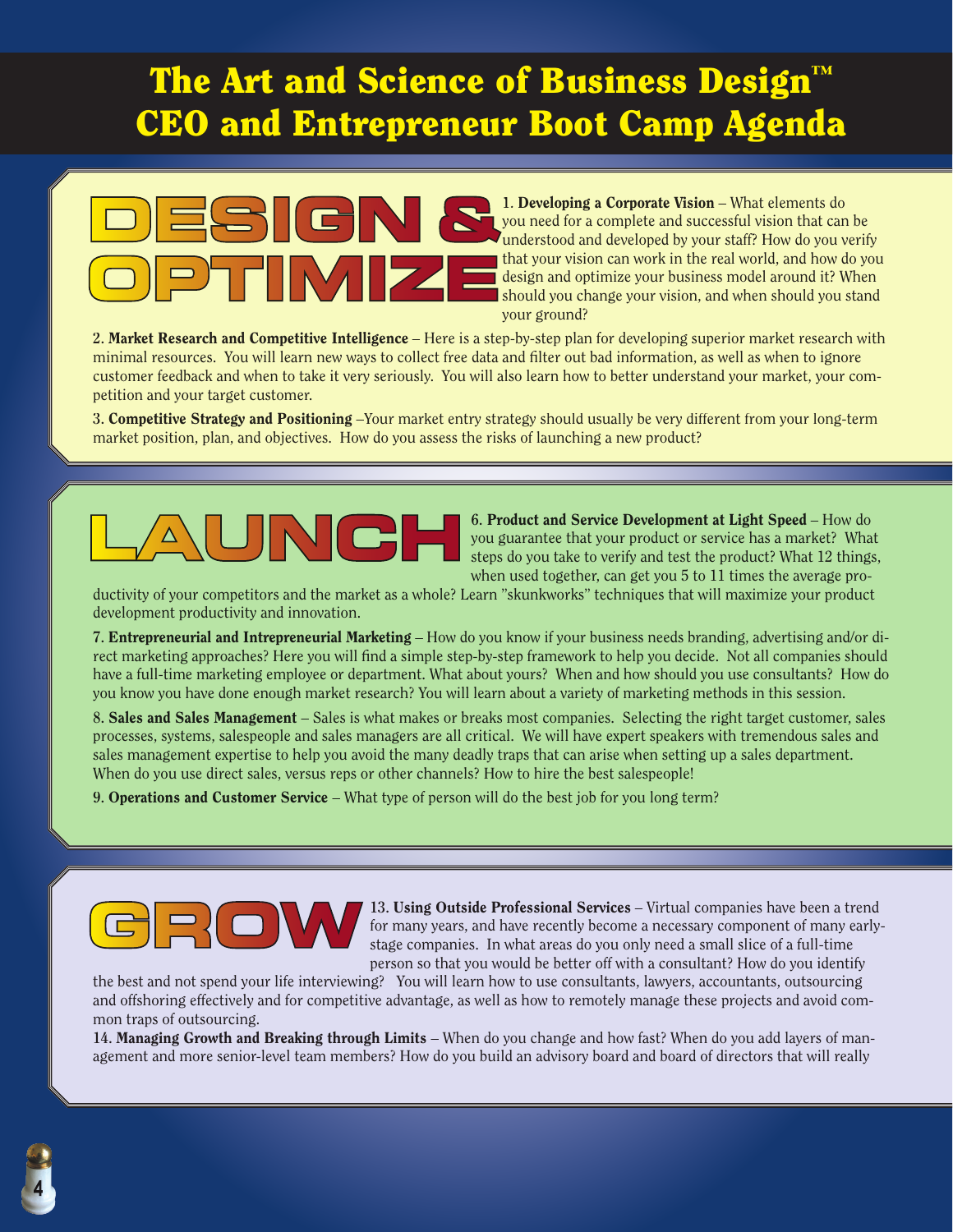# After This, Your Company Will Never Be the Same.

How do you minimize capital usage and avoid competition and attention from big players? You will learn to develop your Unique Selling Proposition (USP) while avoiding direct competition with larger companies and leveraging what you know through competitive intelligence.

**4.** Building Your Team: The Skill Set MatrixTM - Here you will learn an objective and systematic approach to building a complete team and filling in any gaps. There are typically 20 different skills needed at each stage of a new company's development. Over the growth of a company, from raw start-up to the \$100 million level, that translates to about 100 skills. Whom do you need, when and with what skills at what levels? What personality types work best and how much experience do they need at the stage of development of your company today? How do you prepare and adjust these factors for your company's growth and rate of growth?

**5.** Risk Assessment, Reduction and Management - How can you limit and manage risk and reduce the capital required to optimize your ownership? Management of risk is a must in any business, and sometimes must be done aggressively to gain competitive advantage over larger players. Here you will learn a system to identify, evaluate and communicate risks, allowing you the opportunity to minimize them.

You will learn to develop a corporate "dashboard" for your business. This will provide a framework for setting up and monitoring customer interactions, satisfaction and results.

**10.** Communications, Culture and Delivering Results - Hiring smart people you don't have to "untrain." Programming in the right "culture." This tool will help you get a better handle on your business and consistently improve your projections and results.

**11.** Hiring the Best - Nothing can kill your company like bad hires. Here is how to avoid this 90% of the time with a stepby-step process to filter and select the best candidates for ANY role in the company, from individual contributor to executive. Now there are proven, superior ways to screen and test people, and you will get a set of step-by-step tools that will change the way you think about your hiring process.

**12.** The Financial Plan - What are the key metrics for your business that should be monitored and pursued? What milestones should you set and monitor closely to know when to make adjustments? How much assistance do you need from a financial expert? Financing your business and understanding its sensitivity to financial factors are keys to success. You will learn to build a financing mosaic that draws financial resources from many sources, not just one, as well as to verify key assumptions and develop what-if scenarios.

help? Here you will learn about the important stages of a business. Raw start-up companies, early revenue, growth, established and mature companies are all very different. Executive decisions should vary at each stage of development. Your decision-making speed, risk profile, management systems, employee selection process, compensation systems and many other processes should be adjusted. Here is a system of organizational development to guide and calibrate your business for the needed evolutionary changes and to avoid the common founder traps.

**15. Pulling It All Together** - We will review the entire framework of our Rapid-Growth-By-Design™ process, including how and why it all works together. We will design an entire business in groups and present these ideas for feedback. You will finally understand why this whole system will achieve greater success and faster growth for any business, and you will have earned your "Master of Business Acceleration" certificate.

Although we expect to cover all the above material at every event, specific content, schedules, breaks and meals are always subject to change and guest speakers will vary by event.

> **For the most current information on available dates, or to register online, go to,** www.CLevelBootCamp.com **5**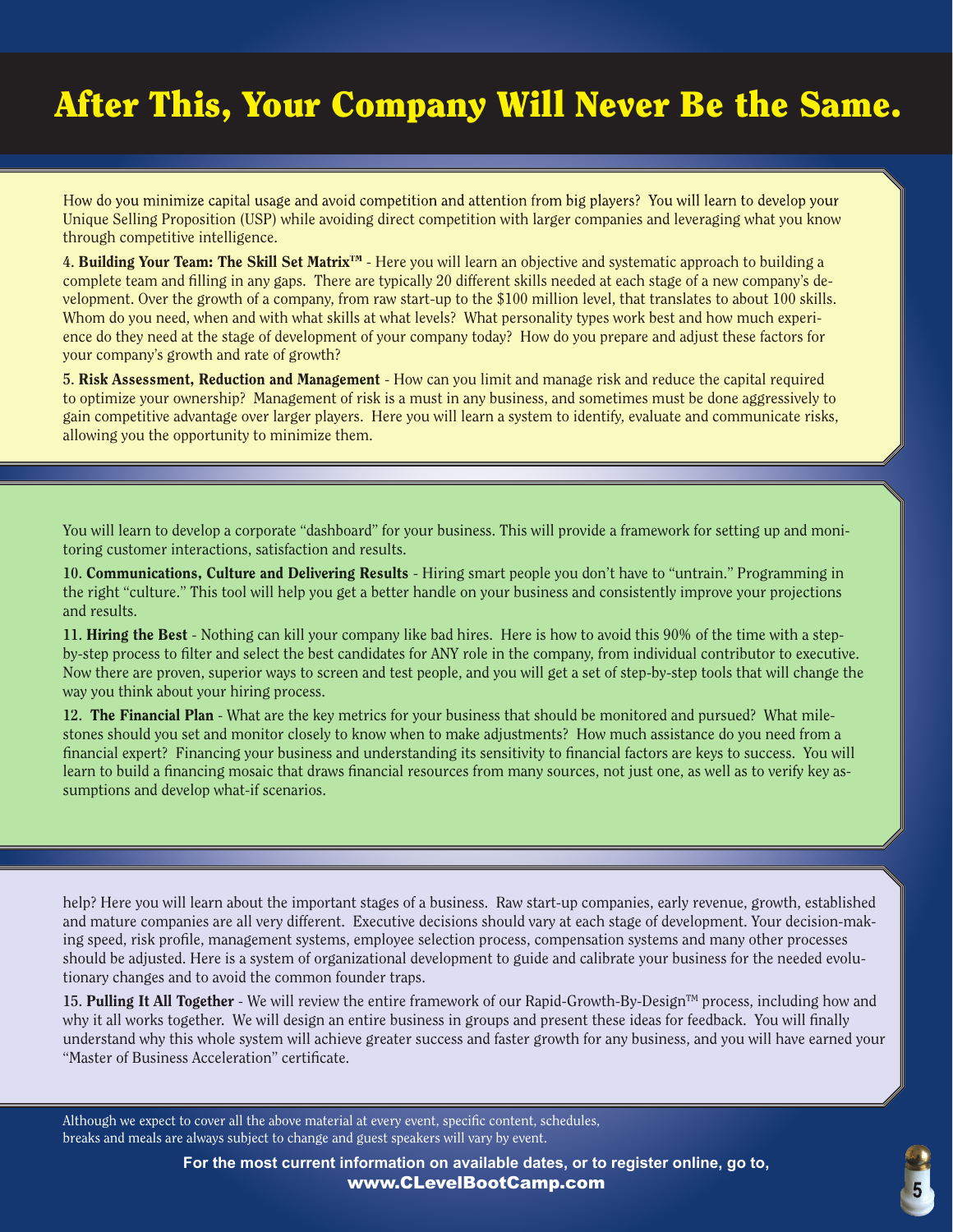If you keep doing what you have always done, you will continue getting exactly what you have always gotten. Only changes that shift your perceptions, and the resulting actions, can generate true positive change.

## Why Attend

- Learn to improve any business and get it growing more rapidly.
- In two days, get a completely integrated, proven system for rapid growth distilled from over 1,000 business books.
- Get an MBA (Master of Business Acceleration) in one intensive seminar. Your new knowledge is guaranteed to  $\mathbf{\hat{O}}$  improve both your business and your career!
	- This seminar is designed and delivered by a serial entrepreneur and 16-year CEO, who has been involved in eight start-ups and two multibillion-dollar corporations, and who has grown two companies from \$0 to over \$100 million in revenue.

You'll hear from other expert speakers who each have over 20 years of experience in the key management disciplines you need to be successful today.

**6** You will receive a CD-ROM filled with easy-to-use proprietary business design tools.

## What You Will Get



- 2 A complete system that will bring high growth to any business
- Reference materials you'll use over and over again, including a 400-page manual that  $\bigcup$  includes all the slides, handouts and tools presented during the seminar
	- 4 A CD-ROM containing the key tools, forms and templates that could save or make you millions in extra profits
- Each attendee will also receive one hour of free consultation from our president and
	- founder Bob Norton at our offices in Milford, Massachusetts or by phone. This is up to a \$400 value.
- $6$  Breakfast, lunch and snack breaks included both days
	- A 100% money-back guarantee

**Only 40 Seats Are Available at Each Event. Call 508-381-1450 to** 

**reserve your seat now.**





**6**

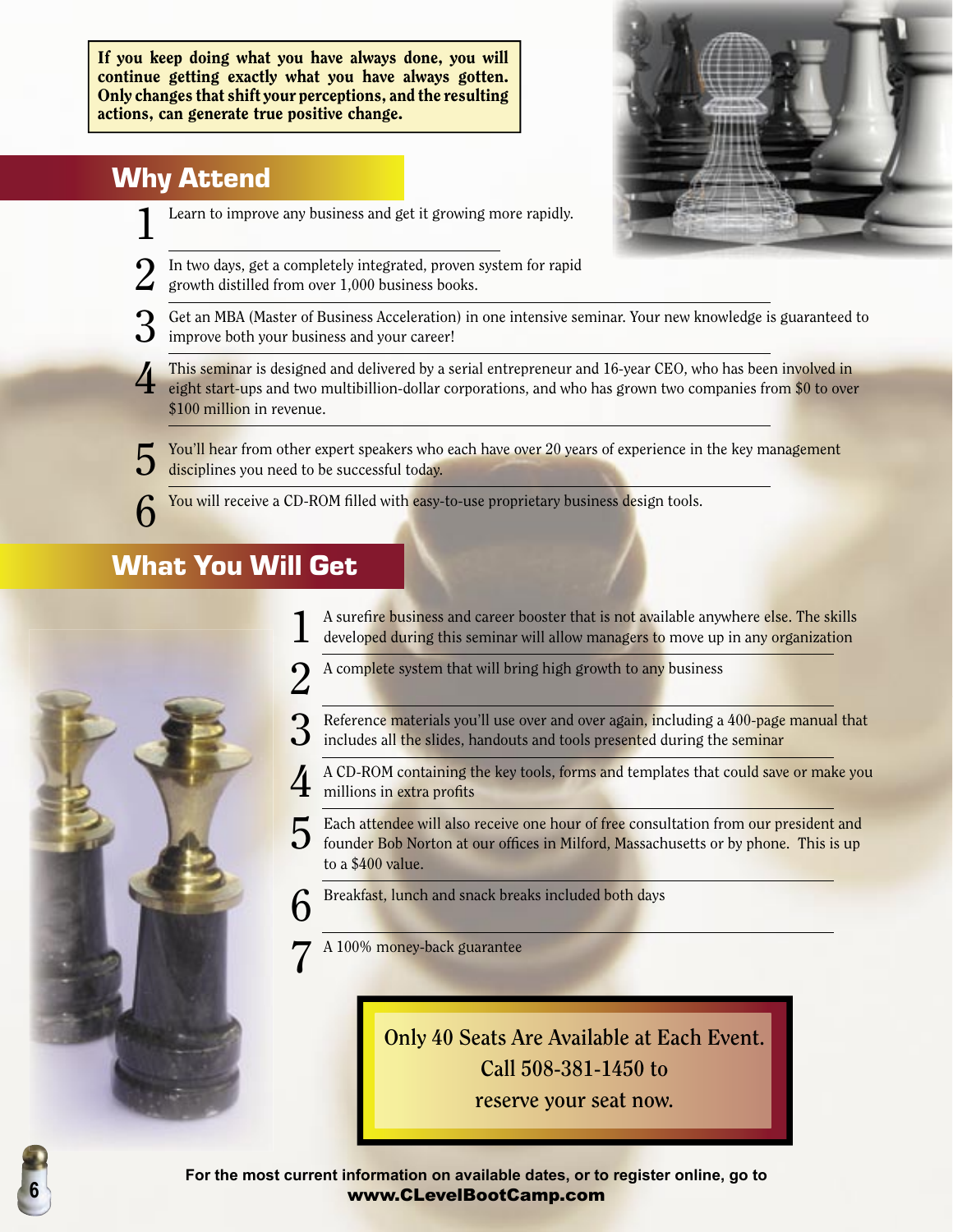# ESSENTIAL RESOURCES FOR CEO & ENTREPRENEURS AT EMERGING GROWTH COMPANIES. TRATEGY, MANAGEMENT, VISION, SALES, MARKETING, FINANCE, OPERATIONS <u>RODUCT DEVELOPMENT, COMPETITIVE ADVANTAGE, RAISING CAPITAL, RAPID GROWTH</u> **Reserve Your Seat** Advance and Save \$300

# 100% Guaranteed

#### REGISTER ONLINE AT WWW.CLEVELBOOTCAMP.COM

## **Yes, Please Reserve My Seat(s) For**<br>June 23 and 24 – Atlanta, Georgia <br>September 15 and 16 – Ch

 $\Box$  September 15 and 16 – Chicago, Illinois

 $\Box$  October 21 and 22 – Orlando, Florida  $\Box$  December 1 and 2 – Caribbean Cruise (Cruise: Six morn-

ings for 3 hours on a 7-day cruise and extra free call)

| <b>INDIVIDUAL REGISTRATION</b>                                                                                                                                                                                                                                                                                                                                                                                                           |                            | <b>TEAM REGISTRATION</b><br>(by mail or fax only, not available online)                                                                 |
|------------------------------------------------------------------------------------------------------------------------------------------------------------------------------------------------------------------------------------------------------------------------------------------------------------------------------------------------------------------------------------------------------------------------------------------|----------------------------|-----------------------------------------------------------------------------------------------------------------------------------------|
| Early (at least 21 days early): \$1,895/person*                                                                                                                                                                                                                                                                                                                                                                                          |                            | Early (at least 21 days early**): \$1,595/person                                                                                        |
| $\Box$ Regular: \$2,195/person – nonprofits                                                                                                                                                                                                                                                                                                                                                                                              |                            | $\Box$ Regular: \$1,895/person – 3rd person \$1,495 at any time                                                                         |
| *Full payment for early registrations must be received by 30 days before the event to<br>qualify for the discount. The remaining balance will be charged to your credit card 30<br>days prior to the event.                                                                                                                                                                                                                              |                            | **Requires two or more to register together and pay in full at the same time. Team<br>registrations are limited and cannot be canceled. |
|                                                                                                                                                                                                                                                                                                                                                                                                                                          |                            |                                                                                                                                         |
|                                                                                                                                                                                                                                                                                                                                                                                                                                          |                            |                                                                                                                                         |
|                                                                                                                                                                                                                                                                                                                                                                                                                                          |                            |                                                                                                                                         |
|                                                                                                                                                                                                                                                                                                                                                                                                                                          |                            |                                                                                                                                         |
|                                                                                                                                                                                                                                                                                                                                                                                                                                          |                            |                                                                                                                                         |
|                                                                                                                                                                                                                                                                                                                                                                                                                                          |                            |                                                                                                                                         |
|                                                                                                                                                                                                                                                                                                                                                                                                                                          |                            |                                                                                                                                         |
|                                                                                                                                                                                                                                                                                                                                                                                                                                          |                            |                                                                                                                                         |
|                                                                                                                                                                                                                                                                                                                                                                                                                                          |                            |                                                                                                                                         |
|                                                                                                                                                                                                                                                                                                                                                                                                                                          |                            |                                                                                                                                         |
|                                                                                                                                                                                                                                                                                                                                                                                                                                          | <b>PAYMENT INFORMATION</b> |                                                                                                                                         |
|                                                                                                                                                                                                                                                                                                                                                                                                                                          |                            |                                                                                                                                         |
|                                                                                                                                                                                                                                                                                                                                                                                                                                          |                            |                                                                                                                                         |
|                                                                                                                                                                                                                                                                                                                                                                                                                                          |                            |                                                                                                                                         |
|                                                                                                                                                                                                                                                                                                                                                                                                                                          |                            |                                                                                                                                         |
|                                                                                                                                                                                                                                                                                                                                                                                                                                          |                            |                                                                                                                                         |
| <b>TOTAL REGISTRATION(S) FEE: \$</b> _______, 00 Charge to $\Box$ Visa $\Box$ Discover $\Box$ MasterCard<br>Card Billing Address (if different):<br>$\operatorname{Card} \#:\ \bigsqcup \ \bigsqcup \ \bigsqcup \ \bigsqcup \ \bigsqcup \ \bigsqcup \ \bigsqcup \ \bigsqcup \ \bigsqcup \ \bigsqcup \ \bigsqcup \ \bigsqcup \ \bigsqcup \ \bigsqcup \ \bigsqcup \ \bigsqcup \ \bigsqcup \ \bigsqcup \ \bigsqcup \ \bigsqcup \ \bigsqcup$ |                            |                                                                                                                                         |
|                                                                                                                                                                                                                                                                                                                                                                                                                                          |                            | Mail to: C-Level Enterprises, Inc. • 68 Whitewood Rd. • Milford, MA 01757 or fax to (801) 672-9640                                      |

years management experience is required to attend and no refund or guarantee will apply to people not meeting this criteria. See full details at www.CLevelBootCamp.com.

**7**